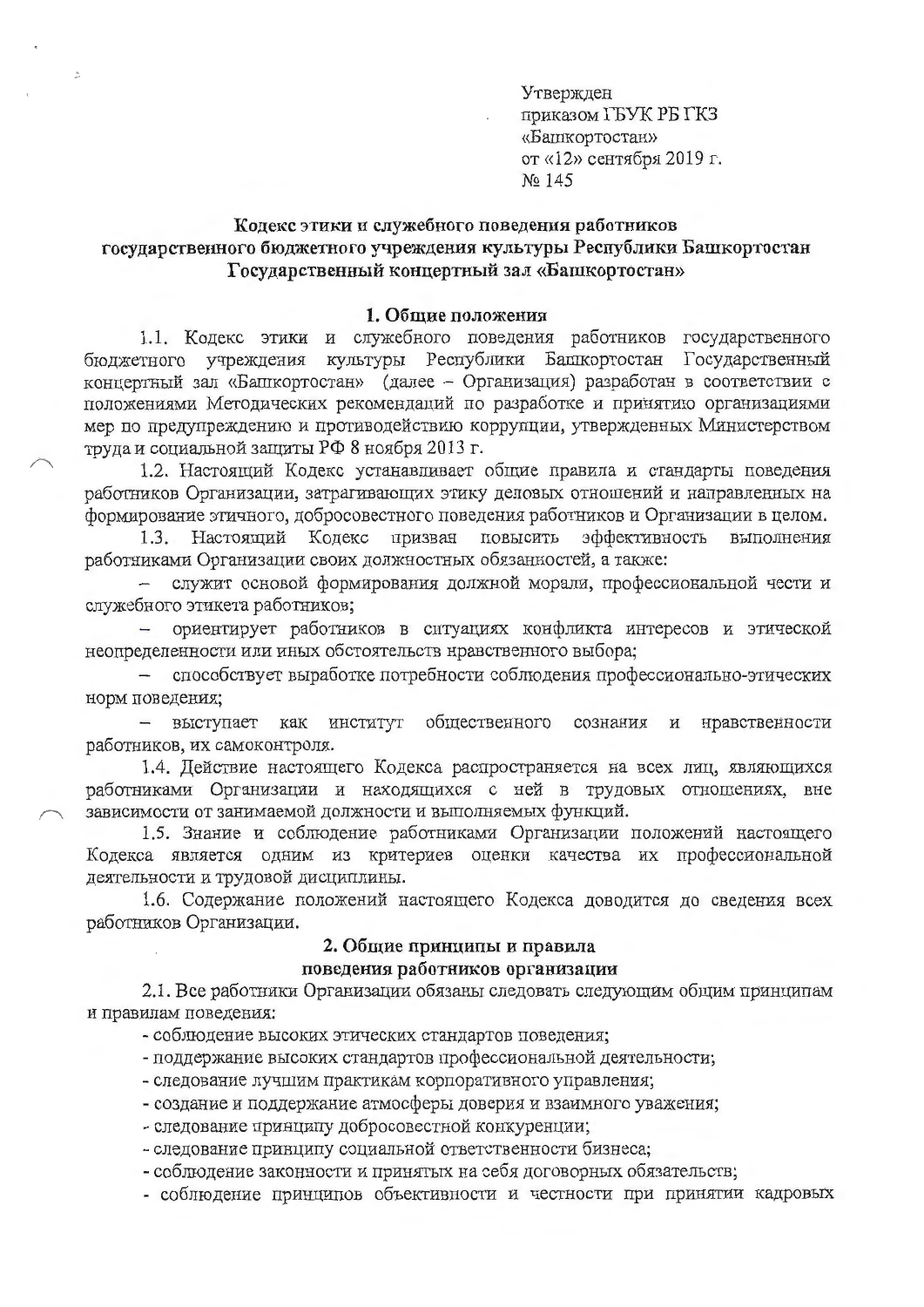#### решений.

2.2. Работники организации обязаны:

- соблюдать действующие нормативно-правовые акты Российской Федерации и Республики Башкортостан, не допускать нарушение законов и иных нормативноправовых актов исходя из политической, экономической целесообразности либо по иным мотивам;

- осуществлять свою деятельность в пределах предоставленных полномочий;

- исполнять должностные обязанности добросовестно  $\overline{M}$ на высоком профессиональном уровне в целях обеспечения эффективной работы Организации;

- осуществлять свою профессиональную деятельность в пределах предмета и целей деятельности Организации;

- при исполнении должностных обязанностей не оказывать предпочтения какимлибо профессиональным или социальным группам и организациям, быть независимыми от влияния отдельных граждан, профессиональных или социальных групп и организаций;

- исключать действия, связанные с влиянием каких-либо личных, имущественных (финансовых) и иных интересов, препятствующих добросовестному исполнению ими должностных обязанностей;

- соблюдать служебную, профессиональную этику и правила делового поведения;

- проявлять корректность и внимание по отношению к клиентам и контрагентам Организации;

- воздерживаться от поведения, которое могло бы вызвать сомнение в добросовестном исполнении работниками должностных обязанностей, а также избегать конфликтных ситуаций, способных нанести ущерб их репутации или авторитету Организации;

- принимать предусмотренные законодательством Российской Федерации и внутренними документами Организации меры к недопущению возникновения конфликта интересов и урегулированию возникшего конфликта интересов;

- воздерживаться от публичных высказываний, суждений и оценок деятельности Организации, если это не входит в должностные обязанности работников;

- постоянно стремиться к обеспечению как можно более эффективного распоряжения ресурсами, находящимися в сфере их ответственности.

2.3. Работники обязаны принимать соответствующие меры по обеспечению безопасности и конфиденциальности информации, за несанкционированное разглашение которой они несут ответственность и/или которая стала известна им в связи с исполнением должностных обязанностей.

2.4. Продвижение работников Организации на вышестоящую должность должно осуществляться только исходя из деловых качеств работников.

2.5. В Организации действует запрет на работу в Организации родственников на условии их прямой подчиненности друг другу.

Под родственниками в настоящем Кодексе понимаются: родители, дети, супруги.

2.6. Работники, занимающие руководящие должности в Организации, обязаны:

а) принимать меры по предотвращению и урегулированию конфликта интересов;

б) принимать меры по предупреждению коррупции;

в) своим личным поведением подавать пример честности, беспристрастности и справедливости;

г) способствовать формированию благоприятного морально-психологического климата в коллективе;

д) в отношениях с подчиненными проявлять высокую требовательность, принципиальность, но одновременно не допускать высокомерия, пренебрежительного